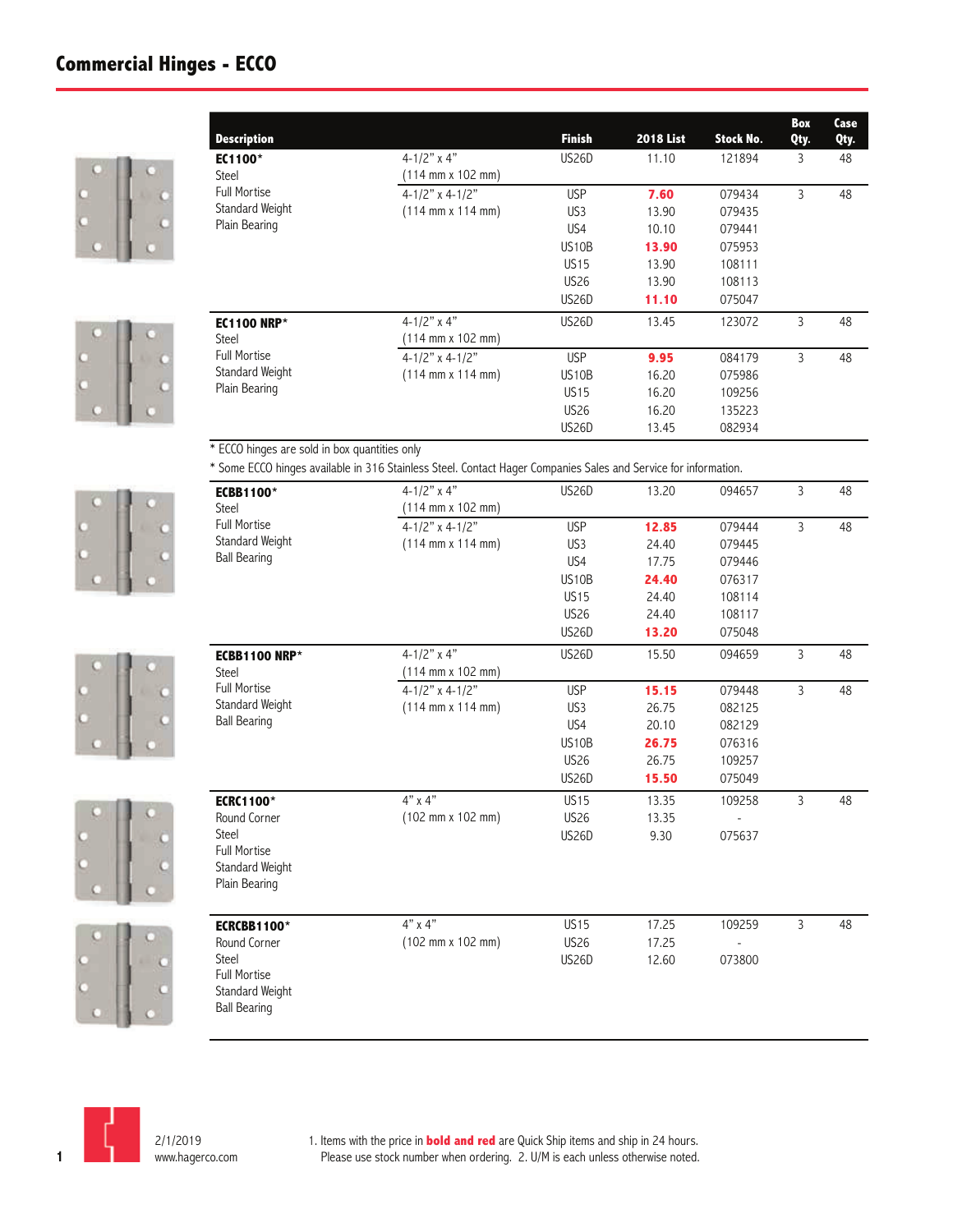



| <b>Description</b>                                                                        |                                                                                                                  | <b>Finish</b>    | <b>2018 List</b> | Stock No. | Box<br>Qty. | Case<br>Qty. |
|-------------------------------------------------------------------------------------------|------------------------------------------------------------------------------------------------------------------|------------------|------------------|-----------|-------------|--------------|
| EC1101*                                                                                   | $4 - 1/2"$ x 4-1/2"                                                                                              | <b>US15</b>      | 48.00            | 128121    | 3           | 48           |
| Brass or Stainless Steel                                                                  | $(114 \text{ mm} \times 114 \text{ mm})$                                                                         | <b>US26</b>      | 48.00            | 125210    |             |              |
| <b>Full Mortise</b><br>Standard Weight<br>Plain Bearing                                   |                                                                                                                  | US32D            | 46.15            | 079552    |             |              |
| <b>ECBB1101*</b>                                                                          | $4 - 1/2"$ x 4-1/2"                                                                                              | US <sub>15</sub> | 48.60            | 109275    | 3           | 48           |
| Brass or Stainless Steel<br><b>Full Mortise</b><br>Standard Weight<br><b>Ball Bearing</b> | $(114 \text{ mm} \times 114 \text{ mm})$                                                                         | US32D            | 41.45            | 079555    |             |              |
| * ECCO hinges are sold in box quantities only                                             | * Other ECCO hinges available in 316 Stainless Steel. Contact Hager Companies Sales and Service for information. |                  |                  |           |             |              |
| <b>ECBB1101 NRP*</b>                                                                      | $4 - 1/2"$ x 4-1/2"                                                                                              | <b>US15</b>      | 50.85            | 109276    | 3           | 48           |
| Brass or Stainless Steel                                                                  | $(114 \text{ mm} \times 114 \text{ mm})$                                                                         | US32D            | 43.80            | 079557    |             |              |

US32D/316SS 69.75



Full Mortise Standard Weight Ball Bearing





| <b>ECBB1102*</b><br>Steel           | $4 - 1/2"$ x 4-1/2"                          | <b>USP</b>         | 27.75 | 091900 | 3 | 24 |
|-------------------------------------|----------------------------------------------|--------------------|-------|--------|---|----|
|                                     | $(114 \text{ mm} \times 114 \text{ mm})$     | <b>US15</b>        | 57.75 | 109284 |   |    |
| <b>Full Mortise</b>                 |                                              | <b>US26</b>        | 57.75 | 119967 |   |    |
| Heavy Weight                        |                                              | US26D              | 34.40 | 091783 |   |    |
| <b>Ball Bearing</b>                 | 5" x 4-1/2"                                  | <b>US15</b>        | 59.90 | 130049 | 3 | 24 |
|                                     | $(127 \, \text{mm} \times 114 \, \text{mm})$ | <b>US26</b>        | 59.90 | 140126 |   |    |
|                                     |                                              | US26D              | 40.40 | 091638 |   |    |
| <b>ECBB1102 NRP*</b><br>Steel       | $4 - 1/2"$ x 4-1/2"                          | <b>USP</b>         | 29.80 | 091866 | 3 | 24 |
|                                     | $(114 \text{ mm} \times 114 \text{ mm})$     | <b>US15</b>        | 60.15 | 109608 |   |    |
| <b>Full Mortise</b>                 |                                              | <b>US26</b>        | 60.15 | 127835 |   |    |
| Heavy Weight<br><b>Ball Bearing</b> |                                              | US26D              | 36.75 | 091778 |   |    |
|                                     | $5"$ x 4-1/2"                                | <b>US15</b>        | 62.20 | 132673 | 3 | 24 |
|                                     | $(127 \, \text{mm} \times 114 \, \text{mm})$ | <b>US26</b>        | 62.20 | 125212 |   |    |
|                                     |                                              | US <sub>26</sub> D | 42.75 | 091618 |   |    |